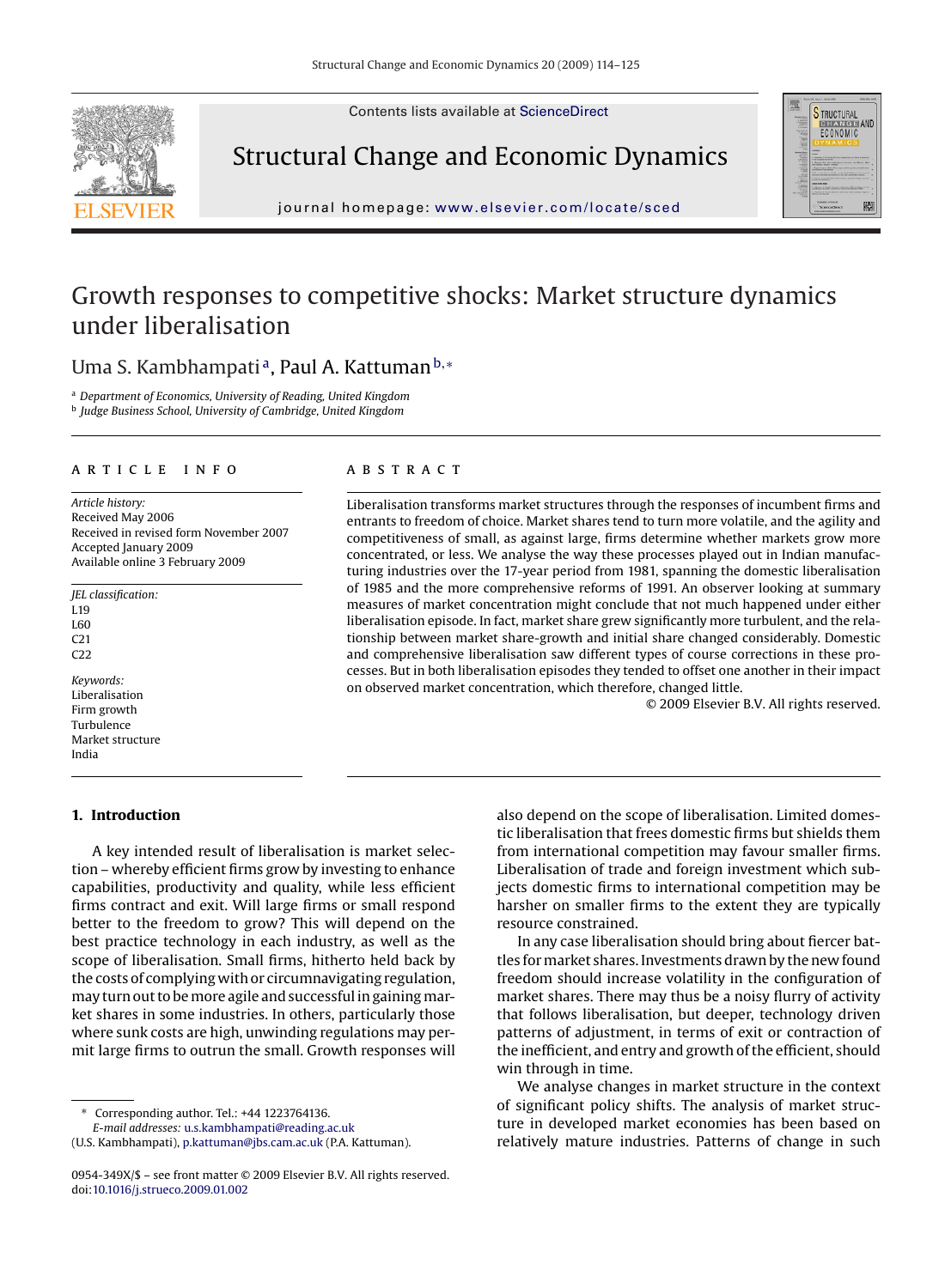industries are likely to be different from those in dynamic and fast growing industries in transitional economies. Against this setting, we show that changes in market structure that appear sluggish may mask acute but offsetting changes in constituent economic processes. This follows from a decomposition of market concentration *change* into two components – one due to turbulence (mobility of firms' market shares) and another due to the relationship between initial market share and its change. Our decomposition extends an earlier one by [Davies and Geroski](#page--1-0) [\(1997\), a](#page--1-0)nd pins down the joint evolution of market share turbulence and market share-growth for a full distribution indicator of concentration – the Hirschman-Herfindahl Index.

Our analysis engages with the tension between the Chandlerian (market leadership tends to persist) and the Schumpeterian (leadership is transient) positions that has been noted by [Sutton \(2007\)](#page--1-0) in his analysis of the persistence of leadership. These divergent forces are drivers of market structure dynamics '...Changes in concentration occur slowly with high or low levels of concentration persisting for relatively long periods of time. On the other hand, ...[it is common to find]...large changes of shares...sometimes occur over short periods of time among the group of leading firms." [\(Davies and Geroski,](#page--1-0) [1997, p](#page--1-0). 383). The intuition is obvious: when market shares of firms change, some of the changes offset each other in the calculation of concentration, for example, if firms trade places in share rankings. This will leave market concentration unchanged in spite of significant mobility within the industry. Which aspect captures the true picture of competitive rivalry?1

Liberalisation episodes, when competitive rivalry increases, are suitable contexts to revisit this question. Using data from an interesting period in India, we use a simple decomposition to examine how changes in market concentration were determined: on the one hand, by market share turbulence, and on the other, by the degree to which large (or small) firms gained market shares systematically. We examine these distinct elements of market structure change in the context of two reform episodes. The first, dated 1985–1986, involved limited domestic reforms. In contrast, the reforms of 1991 were far reaching and encompassed substantial opening up to the international economy. We look at the growth market shares of medium and large firms in a set of 83 manufacturing industries (SIC 3 digit level) over the period 1981–1997, and examine the impact of the different types of shocks to the business environment in 1985–1986 and 1991.

The main features of the two phases of liberalisation are outlined in the next section. In Section [3](#page--1-0) we set out a framework for our analysis and review issues in market structure dynamics. Section [4](#page--1-0) describes the data and provides a preliminary characterisation of the variables of

 $^{\rm 1}$  They used a framework that combined market concentration and market share turbulence in order to determine which of the two stylised facts captured the true picture of competitive rivalry. For the UK they analysed how the dynamics of market shares of largest firms feed into the concentration ratio ( $Cr<sub>5</sub>$ ).

interest. Section [5](#page--1-0) sets out our econometric model. The results are discussed in Section [6, w](#page--1-0)ith an assessment of the dynamics of the components of market structure change, in relation to each other and to their total. Section [7](#page--1-0) concludes.

### **2. Background**

#### *2.1. Liberalisation in India: 1985 and 1991*

Till the mid 1980s India followed a strategy of planned economic development based on import substitution. The 1951 Industrial Development Regulation Act had set out the basic cast and machinery of industrial policy. This involved a comprehensive control over the direction and volume of investment through licenses, a large public sector, and foreign exchange controls. Planned import substitution tilted investment flows initially towards heavy and capital goods industries and later towards chemicals, petroleum and durable consumer goods. It is now universally accepted that this highly regulated and protectionist regime spawned a sluggish and high cost manufacturing system that was also dynamically inefficient ([Bhagwati and Desai, 1970;](#page--1-0) [Bhagwati and Srinivasan, 1975; Ahluwalia, 1985\).](#page--1-0)

In 1985, the Rajiv Gandhi administration (1984–1991) crystallised the logic for trimming the regulatory system in an effort to rejuvenate industry. These reforms, collectively termed the New Economic Plan, and characterised as liberalisation by stealth, eased entry and expansion of incumbent firms by removing licence requirements over capacity expansion for many classes of firms: firms with assets below a moderate threshold; those located in "backward" areas; firms in scale-critical industries, and firms that were "modernising". Modernisation was encouraged through relaxing controls on the import of capital equipment and technical know-how. Licenses were "broadbanded" to allow enterprises to adjust their product mixes more easily to changing market conditions. There was some relaxation of the restrictions on "monopoly houses" if their expansion was in "priority industries" [\(Government](#page--1-0) [of India, 1985–1986;](#page--1-0) [Srivastava, 1996\).](#page--1-0) While these initiatives increased the freedom of incumbent firms to expand, they were less effective in encouraging entry. We might expect freer play of rivalry among incumbents in the period following these reforms. It is likely that among the incumbents, the smaller benefited more from the removal of many restraints.

The second phase of reforms, which was part of the substantial structural adjustment programme of 1991, was more radical. New industrial policy lifted the rules of investment licensing. Restrictions on expansion by monopoly houses were relaxed, rules of foreign investment relaxed, and sectors reserved for the public sector were thrown open to private sector entry and competition.2 Procedures for foreign direct investment were simplified and trade tar-

<sup>&</sup>lt;sup>2</sup> However, some sectors continued to be reserved for small-scale enterprises. The government accepted the need for redundancies, and began a process of withdrawal from involvement in employer–employee negotiations, but few significant steps were taken towards the removing exit barriers.